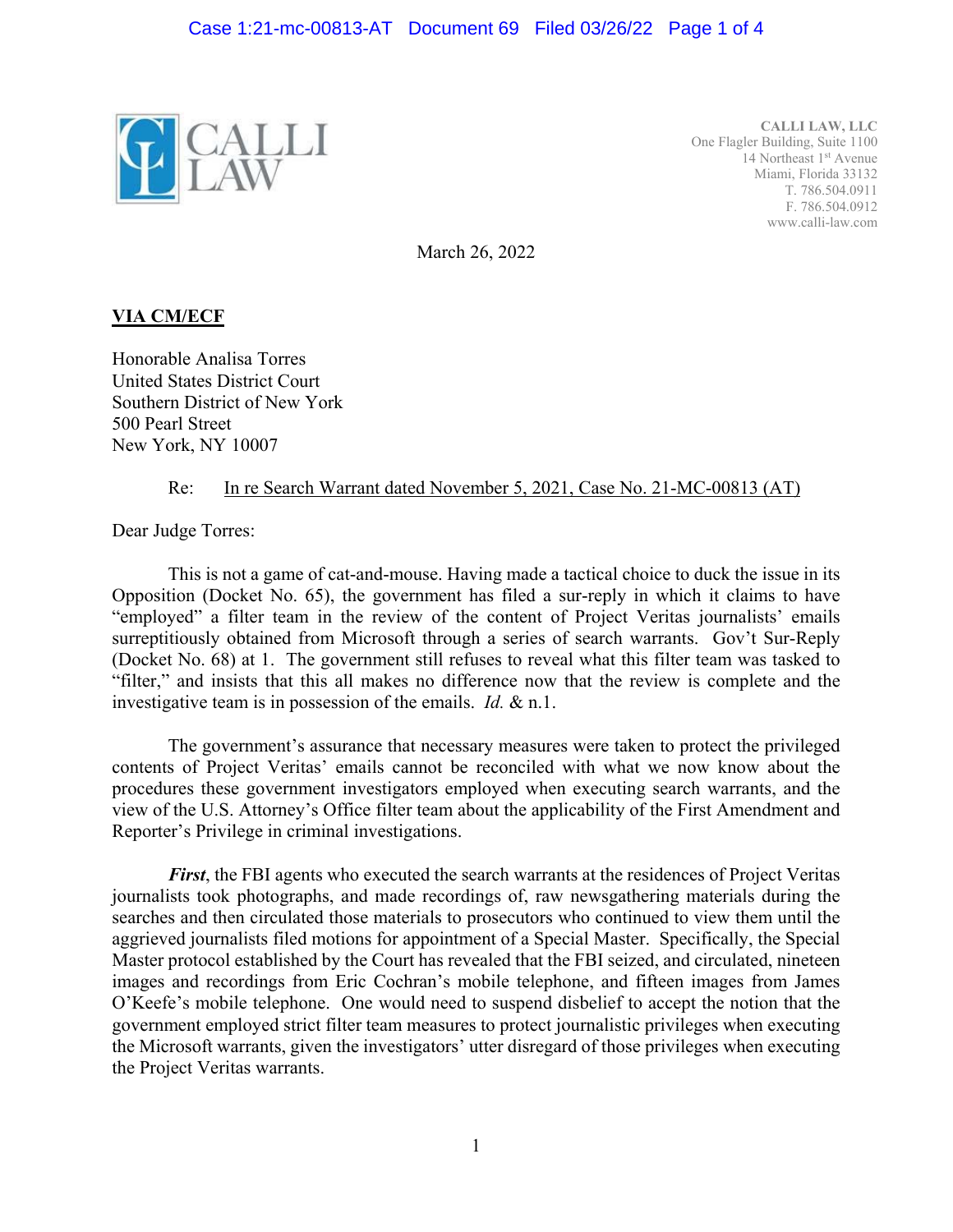**Second**, even if the government employed some kind of non-investigative personnel to conduct an initial review of the Project Veritas emails covertly seized from Microsoft, that begs the question of what these personnel were tasked to filter. We now know that the government filter team reviewing the material designated by the Special Master as responsive to the Project Veritas warrants has stated that the First Amendment and Reporter's Privilege protect *none* of: (1) the journalists' notes; (2) photographs of information received from and text messages with sources; (3) recordings of telephone calls with sources; (4) records of journalists' newsgathering activities; and (5) journalists' editorial communications regarding whether the Biden diary story should be published. If this government filter team that proposes to release to the investigative team all of the above-described newsgathering materials is the same team that was "employed" to review the content of the emails seized from Microsoft, quite clearly that team has no First Amendment element in its filter mechanisms. Stated another way, if these are the positions taken by the filter team when it is subject to the Special Master's subsequent determination and the ultimate supervision of the Court, what was this filter team releasing to the investigative team when it viewed itself as the sole arbiter?

 The government continues to insist that the Court is powerless to do anything about this, especially where the damage has already been done. Gov't Sur-Reply (Docket No. 68) at n.1 ("there is no legal basis for a post hoc, pre-indictment judicial review of the Government's alreadycompleted review process of materials obtained pursuant to judicially-authorized search warrants"). But the government investigators had already reviewed extensive newsgathering materials, *see* supra at 1, when this Court ordered the termination of that review "[i]n light of the potential First Amendment concerns that may be implicated by the review of the materials seized from Petitioners [and] to protect the public's confidence in the administration of justice." December 8, 2021 Order (Docket No. 12) at 3 (internal quotations omitted). The very same "inherent authority" that the Court relied upon to afford petitioners the requested relief, *id.* at 2, is not diminished by the fact that the government has completed its access of even greater quantities of protected Project Veritas materials seized from Microsoft.<sup>1</sup>

Indeed, there can be no doubt that courts have supervisory authority where substantial First Amendment concerns are presented by government overreach. *See, e.g., Branzburg v. Hayes,* 408 U.S. 665, 708 (1972). Cloak-and-dagger searches of privileged communications and journalistic material are not sensitive tools. They are government overreach: the proverbial bull in the First Amendment china shop. The relief requested here is in accord with this principle and modest in its reach.

*Finally*, the government represents in its Sur-reply that "[s]ince the inception of *the Government's investigation*, it has been assigned to a duly empaneled grand jury sitting in the Southern District of New York. Gov't Sur-Reply (Docket No. 68) at 2 (emphasis added). This is a telling admission that all along this has been, and is, an investigation *by the U.S. Attorney's Office and the FBI*. That there may have been a record entry made somewhere "assigning" the investigation being conducted by prosecutors and agents to a grand jury, again, begs the actual question. A grand jury did not seize, or cause the seizure, of Project Veritas emails from Microsoft—the prosecutors and agents did. A grand jury did not seize, or cause the seizure, of

l

<sup>&</sup>lt;sup>1</sup> We have learned from Microsoft that the government seized over 280,000 separate files pursuant to the previously secret orders and warrants.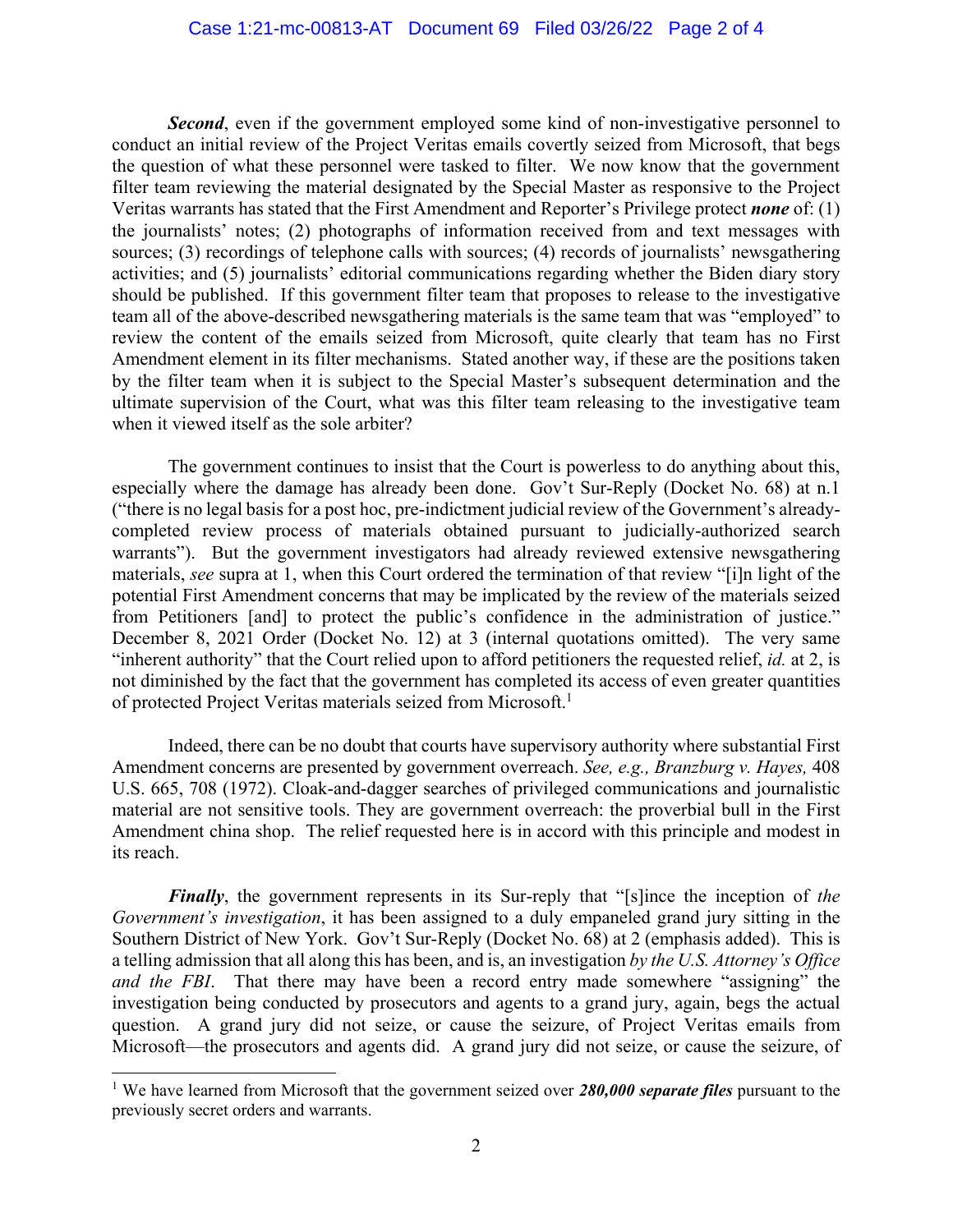privileged and personal property from the Project Veritas journalists—the prosecutors and agents did. There was an "assigned" grand jury for the government investigation at issue in *United States v. Eastern Air Lines, Inc.*, 923 F.2d 241 (2d Cir. 1991) that actually returned charges, but that assignment did not render the search warrant executed in that investigation by the FBI a "matter occurring before the grand jury." *Id.* at 244 ("the government's investigations [were] independent of the investigations by the grand jury"). As explained in Project Veritas' Reply (Docket No. 66), the government may not use the grand jury as a pawn to shroud the entirety of a government investigation in secrecy. *Id.* at 4. In all events, if the government has used a grand jury as the vehicle for violating the First Amendment, "[g]rand juries are subject to judicial control and . . . [w]e do not expect courts will forget that grand juries must operate within the limits of the First Amendment as well as the Fifth." *Branzburg*, 408 U.S. at 708.

 It is critical that Project Veritas be granted the preliminary relief requested in its motion in order to prevent continued invasions of its privileges. We respectfully request that the Court enter an Order requiring the government to:

(1) immediately halt access, review, and investigative use of Project Veritas materials that the government obtained from Microsoft (cf. November 12, 2021 Order acknowledging pause in government extraction and review of James O'Keefe's mobile devices);

 (2) inform this Court and counsel whether the government filter team conducted a review of the data it seized from Microsoft *on the basis of both attorney-client and journalistic privileges*;

(3) inform this Court and counsel of the identities of any prosecutors, agents, investigators, taint team members, investigative team members, or other agents of the government who have reviewed any data seized from Microsoft, what data they reviewed, and when they reviewed it; and

(4) disclose to the Court and counsel the identity of any other third party to which the government issued demands for Project Veritas data under the Electronic Communications Privacy Act ("ECPA") with or without a non-disclosure order.

Respectfully submitted,

## CALLI LAW, LLC

 $\sqrt{s}$ /

 $Bv:$ Paul A. Calli Charles P. Short 14 NE 1st Avenue Suite 1100 Miami, FL 33132 T. 786-504-0911